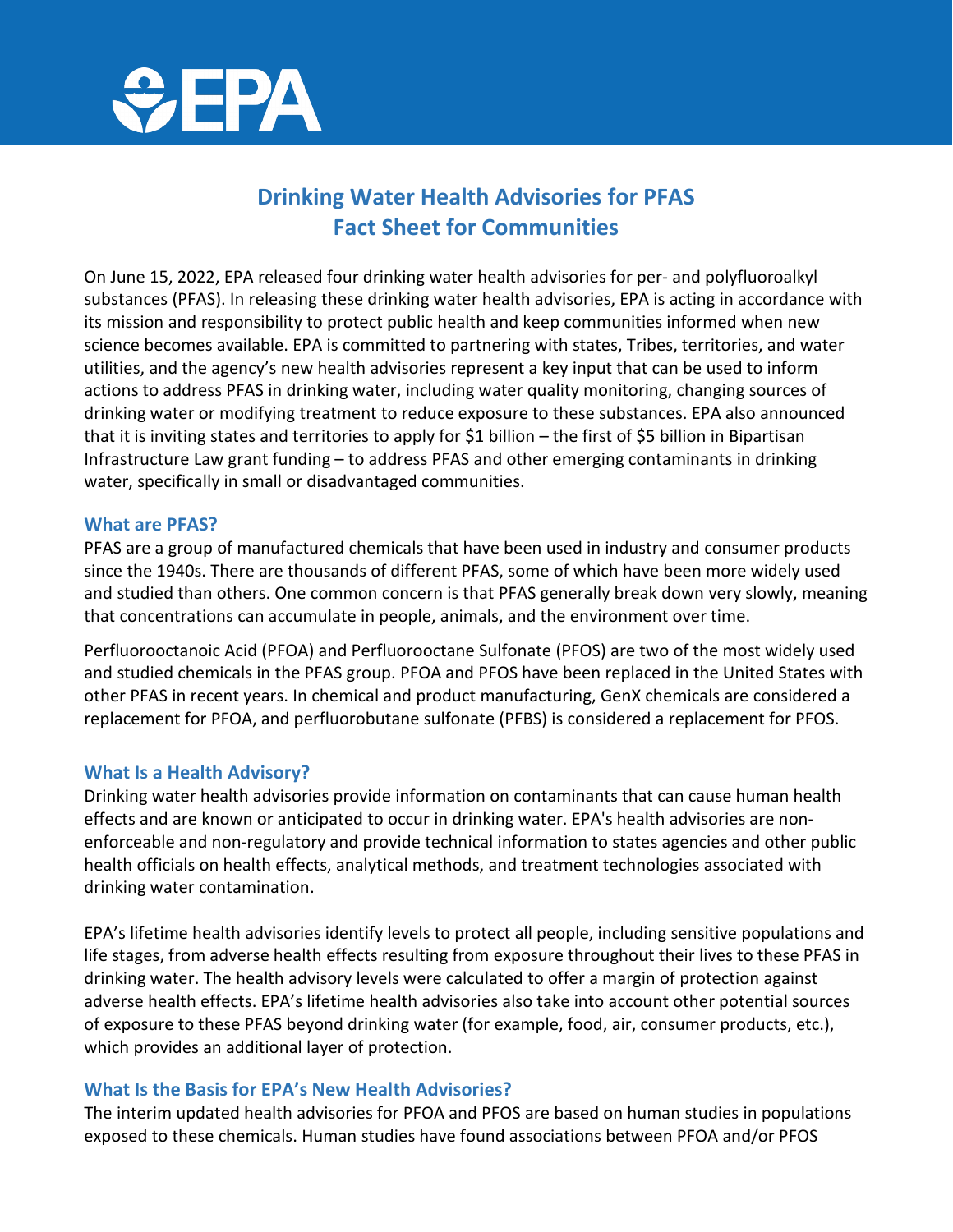exposure and effects on the immune system, the cardiovascular system, human development (e.g., decreased birth weight), and cancer. The final health advisories for GenX chemicals and PFBS are based on animal studies following oral exposure to these chemicals. GenX chemicals have been linked to health effects on the liver, the kidney, the immune system, and developmental effects, as well as cancer. PFBS has been linked to health effects on the thyroid, reproductive system, development, and kidney.

# **Why is EPA Issuing Interim Updated Health Advisories for PFOA and PFOS?**

Consistent with EPA's mission and responsibility to protect public health and keep communities informed when new science becomes available, EPA is issuing interim updated health advisories for PFOA and PFOS in light of new scientific information on these chemicals' health effects. These interim health advisories will be in place until EPA's forthcoming PFAS National Primary Drinking Water Regulation is in effect.

## **What are the Health Advisory Levels?**

- Interim updated Health Advisory for PFOA = 0.004 parts per trillion (ppt)
- Interim updated Health Advisory for PFOS = 0.02 ppt
- Final Health Advisory for GenX chemicals = 10 ppt
- Final Health Advisory for PFBS = 2,000 ppt

# **What Does this Mean for Communities?**

The agency recognizes that these new health advisories may raise many questions. EPA encourages people who are concerned to learn about PFAS, including actions that may already be underway and opportunities to reduce exposure. EPA has created [answers to a list of important questions](https://www.epa.gov/sdwa/questions-and-answers-drinking-water-health-advisories-pfoa-pfos-genx-chemicals-and-pfbs) related to this announcement to help members of the public learn more.

If you are concerned about PFAS in your drinking water, EPA recommends you contact your local water utility to learn more about your drinking water and to see whether they have monitoring data for PFAS or can provide any specific recommendations for your community. EPA recommends that public water systems that find PFOA or PFOS in their drinking water take steps to inform customers, undertake additional sampling to assess the level, scope, and source of contamination, and examine steps to limit exposure.

In many communities, public health officials have taken steps to reduce exposure to PFAS in drinking water. Current science indicates that **lower levels of PFAS exposure present less risk**, so those efforts help protect public health.

**Drinking water systems have reduced exposure to PFAS** by closing contaminated wells, changing the rates of blending of water sources, or installing technologies that remove PFAS from the water (such as granular activated carbon or reverse osmosis).

## If you are **concerned about PFAS in your drinking water**:

- Learn about testing and actions your water system may have taken, or request testing.
- If you have a home drinking water well, ensure you are protecting and maintaining it: <https://www.epa.gov/ground-water-and-drinking-water>
- Consider any resources and recommendations from your state[: https://www.epa.gov/pfas/us](https://www.epa.gov/pfas/us-state-resources-about-pfas)[state-resources-about-pfas](https://www.epa.gov/pfas/us-state-resources-about-pfas)